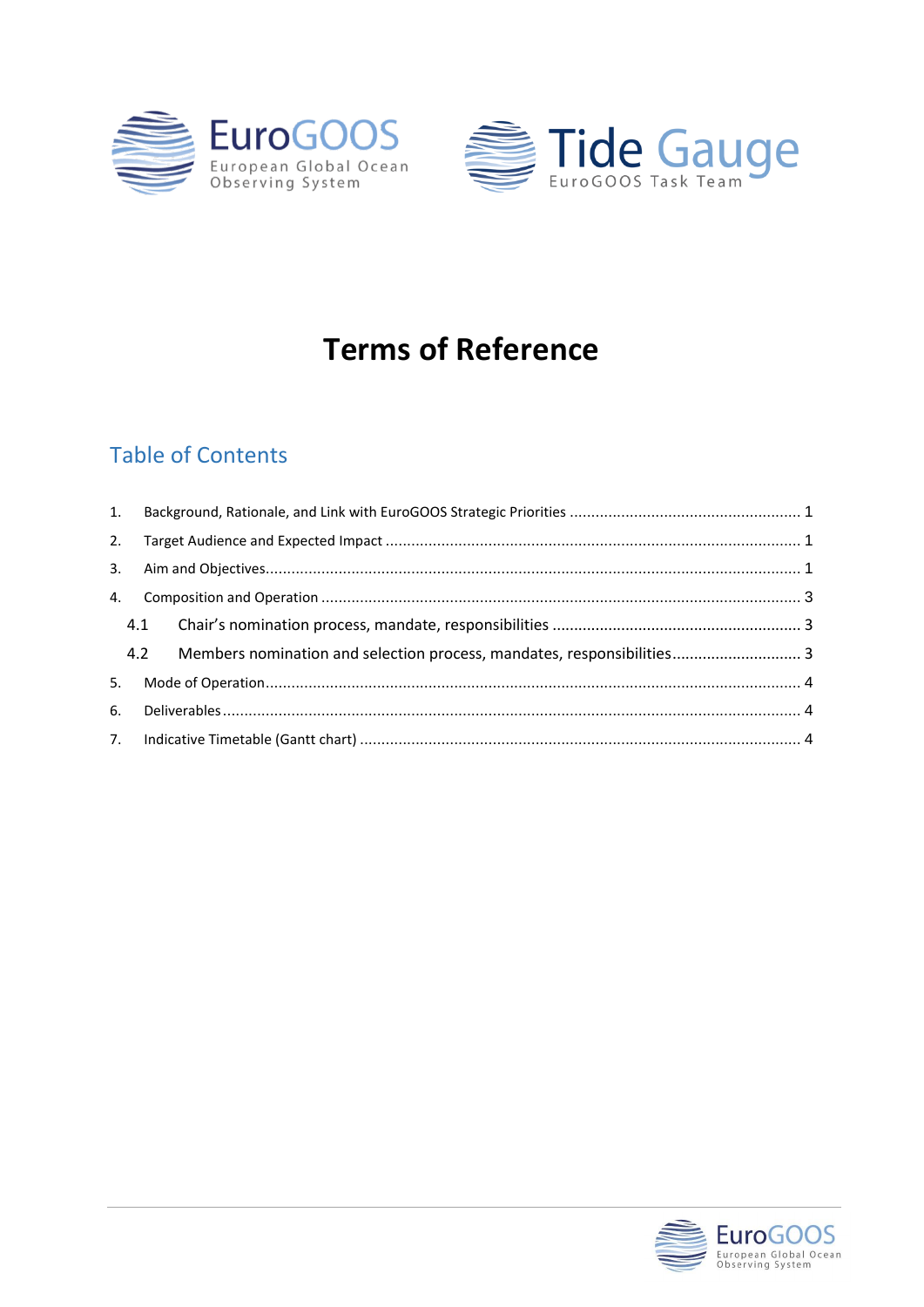## <span id="page-1-0"></span>1. Background, Rationale, and Link with EuroGOOS Strategic **Priorities**

Sea level is one of the critical variables of our environment and clearly one of the marine parameters with more impact on the coastal population. Its measurement along the coasts has been made since the early XIX century by means of tide gauges that still today represent one of the fundamental methods of determination of trends in mean sea level and extremes (and their relation to climate change), tidal computation, geodetic applications, harbour operations and navigation and, more recently, integration in new sea level hazards warning systems (tsunamis and storm surges).

This critical and increasing need for tide gauge data, based on recent coastal disasters and the projections of sea level changes in the future, has yielded the establishment in 2015 of this task team, that has the role of bringing together the European and adjacent seas tide gauge community by: compiling information on existing sea level networks, sharing expertise and experience across this community, providing expertise on tide gauge observations to operators and scientists and supporting national and regional sea level initiatives to maintain a permanent and sustainable system. The initiative is not trying to replicate existing efforts but fostering collaboration, scientific and technological development and by this enhancing the European and adjacent countries capacity, under the new umbrella of international programs of data exchange such as CMEMS, as well as the existing ones such as the Global Sea Level Observing System (GLOSS) or the Permanent Service for Mean Sea Level (PSMSL). Activities will be aligned with the EuroGOOS strategy and will promote mutual co-operation wider EuroGOOS entities e.g. other task teams, working groups and Regional Ocean Observing Systems (ROOS)

## <span id="page-1-1"></span>2. Target Audience and Expected Impact

The target audience of the Tide Gauge Task Team are the different Regional Ocean Observing Systems (ROOSs), national tide gauge operators, sea level scientists, data portals, main European programmes (CMEMS and EMODnet) the global sea level community (GLOSS), altimetry community, tsunami and storm surge warning systems, modelling community and local users such as harbours and hydrographers.

The priority is to construct a framework to increase the collaboration between the different actors and avoid duplication of efforts while maintaining the adequate and relevant information available and easy to access for the different purposes/applications.

## <span id="page-1-2"></span>3. Aim and Objectives

The EuroGOOS Tide Gauge Task Team will address the following objectives:

- 1. As a European Tide Gauge Network assist in the standardization of tide gauge operations, data processing and management and data applications of a multi-purpose network, based on GLOSS and ICG/NEAMTWS and other user requirements, and fulfilling the following basic needs:
	- − Sea level trends, variability and climate change
	- − Sea level related hazards warning systems (storm surge, tsunamis)



Page | 1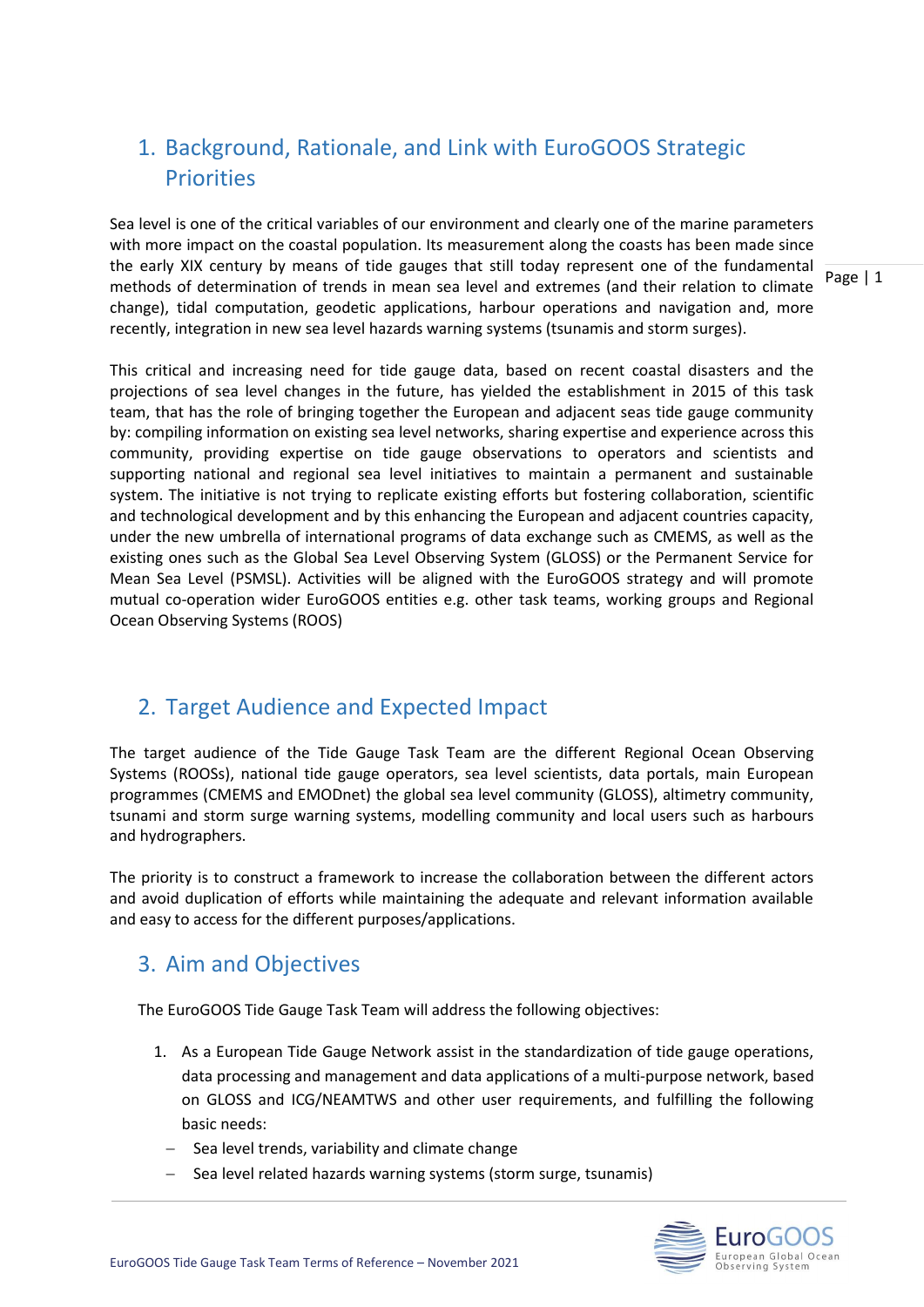- − Validation of numerical models and forecasts
- − Comparison with satellite altimetry and other sources of geodetic data
- − Determination of coastal Mean Dynamic Topography to contribute to the unification of different height systems
- − Fulfill the requirements of operational users.
- Page | 2 2. Contribute to the development of the European Ocean Observing System (EOOS) with the identification of duplication and/or gaps on the geographical coverage and on the existing sea level data portals in Europe.
- 3. Work with other EuroGOOS entities (ROOS, task teams and working groups) towards internal integration e.g. sharing best practices, developing common standards and processes, facilitating product development etc.
- 4. Promote the integration of tide gauge networks in ongoing and future European initiatives and identify relevant products required by sea level users.
- 5. Act as a link between national agencies of tide gauge operators and data providers, the ROOSs data portals and as the European component in GLOSS.
- 6. Promote research and tests of new sea level monitoring technologies.
- 7. Promote the recovery of historical data and related studies relevant for Europe including North African countries.
- 8. Acknowledge existing data portals and ensure data availability according to the different applications. Assure delivery of tide gauge data to the ROOS data portals.
- 9. Promote the co-localization and use of additional instrumentation relevant for sea level applications such as ocean bottom pressure sensors, land movement monitoring stations (GNSS), atmospheric parameters, or tsunami sensors.
- 10. Ensure the implementation of new requirements on sea level quality control and data processing.
- 11. Provide recommendations (from operators to end-users) on:
- Data structure, format and dissemination (interoperability of datasets)
- − Quality control procedures
- − Validation procedures
- − Technological solutions
- − Complementary instrumentation (through interaction with other groups, e.g. GNSS).
- 12. Collaborate with the satellite altimetry community for a better understanding of altimeter and tide gauge data calibration.
- 13. Be a framework for:
- − collation of a single database describing the in-situ monitoring equipment and its status across Europe, ensuring conformance with an internationally agreed data policy and adoption of a common citation.
- − sharing success stories and difficulties including analysis of the funding strategies and importance placed on this work in the different countries
- − providing and exchanging open source tools (data analysis, applications…)
- − promoting the installation and/or inclusion of further stations from Northern Africa
- − promoting scientific synergies for key questions

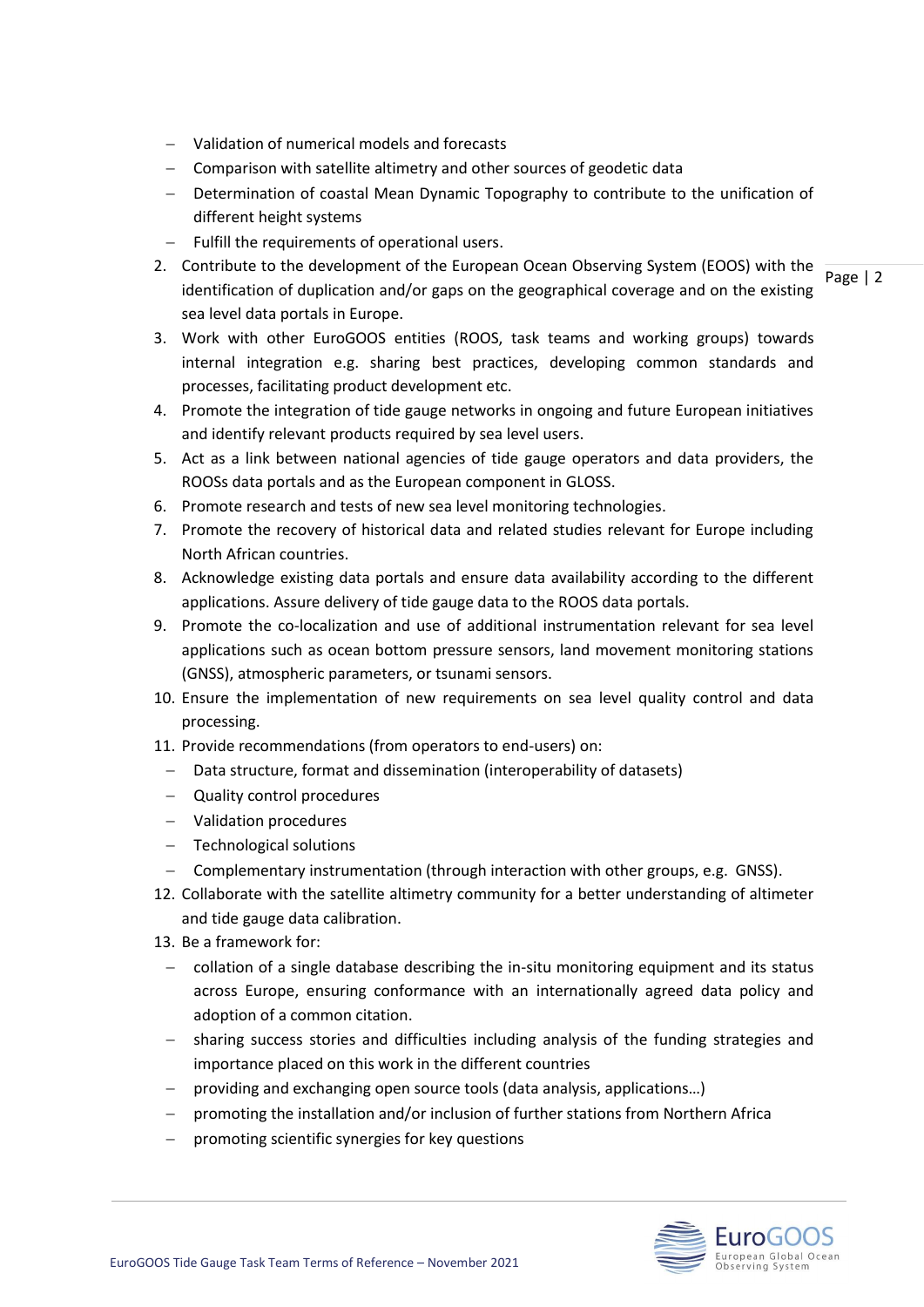promotion of joint proposals through networking (e.g. create synergies between different local consortium INTERREGs…).

## <span id="page-3-0"></span>4. Composition and Operation

The Task Team is composed of a Chair, a co-Chair(s) and voluntary members representing the sea level community. Chair is supported by a dedicated officer at the EuroGOOS office.

Page | 3

#### <span id="page-3-1"></span>**4.1 Chair's nomination process, mandate, responsibilities**

Chair must be a representative of a EuroGOOS member organization<sup>1</sup>. A Chair can be supported by one or two co-Chair(s). In this case, the mandate and role and responsibilities are the same as for the Chair. The Chair is nominated by the EuroGOOS General Assembly or the EuroGOOS Executive Directors Board, or a broader EuroGOOS community. The Chair is approved by the EuroGOOS Executive Directors Board. The Chair's mandate is for three years, renewable once, upon re-election for another two-year term. A co-Chair will be elected at the kick-off meeting. Call for nominations for co-Chair will be sent out together with the call of nominations for Task Team membership.

Chair and co-Chair(s) are responsible for:

- Oversight of the Task Team;
- Alignment of the Task Team's work with its Terms of Reference (ToR) and with the EuroGOOS strategy;
- Developing the Task Team yearly implementation plan in line with the above;
- Reporting to the EuroGOOS General Assembly and EuroGOOS Executive Directors Board (including both at physical meetings and in writing);
- Regularly reviewing the membership of the Task Team (e.g. once a year);
- Regularly liaise with the EuroGOOS office to follow up on the Task Team's alignment with the other EuroGOOS activities (at least monthly);
- Represent the Task Team at external meetings.

#### <span id="page-3-2"></span>**4.2 Members nomination and selection process, mandates, responsibilities**

Members are selected based on a call for nominations to the EuroGOOS members. If there is not enough expertise within the EuroGOOS member organizations, Task Team members can be selected through an external call for expression of interest.

Members are selected based on the pool of nominations by the Chair and the EuroGOOS office, keeping in mind the spread and representativeness in expertise, geographical representation and the gender balance on the group.

Members do not have an established mandate unless the activity is terminated. However, membership is reviewed by the Chair and the EuroGOOS office on a regular basis and can be terminated if the member does not fulfil the below responsibilities.

Members' responsibilities are to:

• Participate in the Task Team activities;



<sup>1</sup> <http://eurogoos.eu/about-eurogoos/members>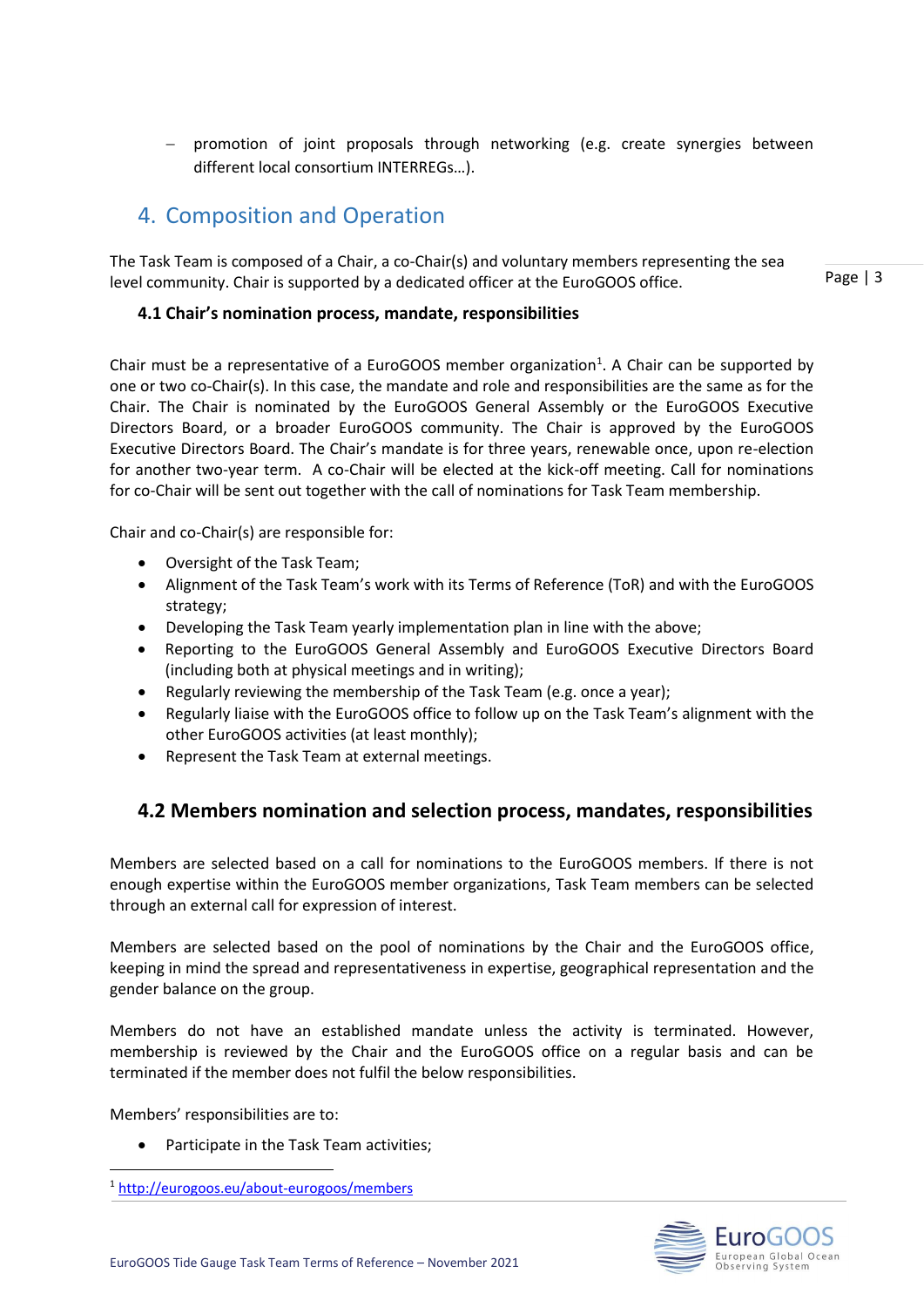- Deliver outputs as required, orally or in writing, in a timely manner;
- Represent the activity at external meetings, upon agreement with the Chair and the EuroGOOS office;
- Attend Task Team meetings;
- Follow-up on the developments related to the Task Team's activity, to ensure the Task Team's work is timely and topical.

Page | 4

### <span id="page-4-0"></span>5. Mode of Operation

The Terms of Reference for the Task Team are developed by the EuroGOOS office in liaison with the Chair and submitted first to the EuroGOOS Directors Board and then to the EuroGOOS General Assembly for approval.

Once approved at the EuroGOOS General Assembly, the Task Team Chair and the EuroGOOS office launch a call for member nominations (see item 3.2).

When the membership of the Task Team is established, the Task Team is regarded as operational. In most cases, a physical kick-off meeting will be organized to agree the Terms of Reference with all the members and develop the first annual implementation plan. EuroGOOS office oversees the communication related to the Task Team activities. To this end, the Task Team implementation plan should be cognisant of the EuroGOOS communication strategy.

The group operates based on its Terms of Reference and annual implementation plans. Its activities are reviewed at the EuroGOOS Executive Directors Board meetings (three times a year) and the EuroGOOS General Assembly (annually).

## <span id="page-4-1"></span>6. Deliverables

- 1. Delivery of GNSS-IR data portal hosted at the Permanent Service for Mean Sea Level (PSMSL), funded by EuroSea WP3. Distribute data flow questionnaire and collate responses to support GLOSS data mapping activity
- 2. Development of the Tide Gauge Inventory, funded by EuroSea WP3
- 3. Deliver 2<sup>nd</sup> EuroSea Tide Gauge Workshop, focussed on quality control of tide gauge data.

|                                    | M/Yr      | M/Yr      | M/Yr      |
|------------------------------------|-----------|-----------|-----------|
| Selection of Chair / co-           | 7/24      |           |           |
| Chair                              |           |           |           |
| <b>Annual Meeting</b>              | Summer 22 | Summer 23 | Summer 24 |
| Distribute data flow               | 12/21     |           |           |
| questionnaire within task          |           |           |           |
| team                               |           |           |           |
| <b>Collate data flow responses</b> | 01/22     |           |           |
| for GLOSS data mapping             |           |           |           |

## <span id="page-4-2"></span>7. Indicative Timetable (Gantt chart)